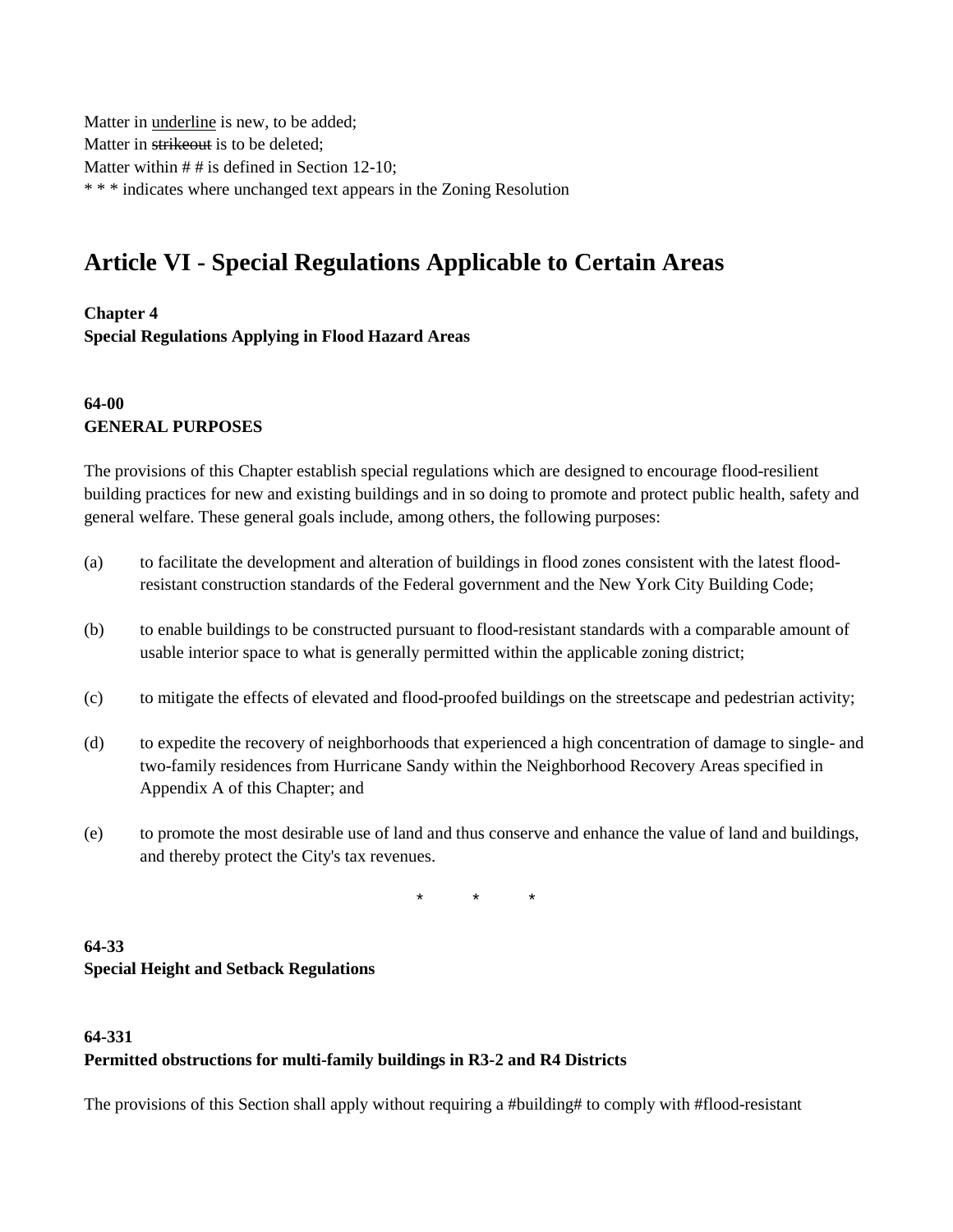construction standards# as established in paragraph (a) of Section 64-12 (Applicability).

In R3-2 and R4 R-4 Districts, for all #buildings#, or portions thereof, subject to Section 23-60 (HEIGHT AND SETBACK REGULATIONS), except #single-# and #two-family residences#, elevator or stair bulkheads (including shafts, and vestibules not larger than 60 square feet in area providing access to a roof), roof water tanks and #accessory# mechanical equipment (including enclosures), other than solar or wind energy systems, shall be considered permitted obstructions to height and setback regulations, provided that:

\* \* \*

**Appendix A Special Regulations for Neighborhood Recovery**

 $*$  \* \*

# **64-A30 SPECIAL BULK REGULATIONS FOR THE RECONSTRUCTION OF BUILDINGS EXISTING ON OCTOBER 28, 2012**

\* \* \*

#### **64-A31**

**Special Regulations for Minimum Required Open Space, Maximum Lot Coverage and Maximum Floor Area** 

#### **64-A312 Floor area**

#### R2X R3 R4 R4-1 R4A

In the districts indicated, the #floor area ratio# set forth in the table in paragraph (b) of Section 23-141 23-142 (Open space and floor area regulations in R1, R2, R3, R4 or R5 Districts) (Open space and floor area regulations in R1 and R2 Districts with a letter suffix as well as R3 through R5 Districts) may be increased by 20 percent provided that any such increase in #floor area# is located in any portion of a #building# covered by a sloping roof that rises at least seven inches in vertical distance for each foot of horizontal distance.

\* \* \*

**64-A32 Special Regulations for Maximum Number of Dwelling Units and Minimum Size of Dwelling Units**

#### **64-A321**